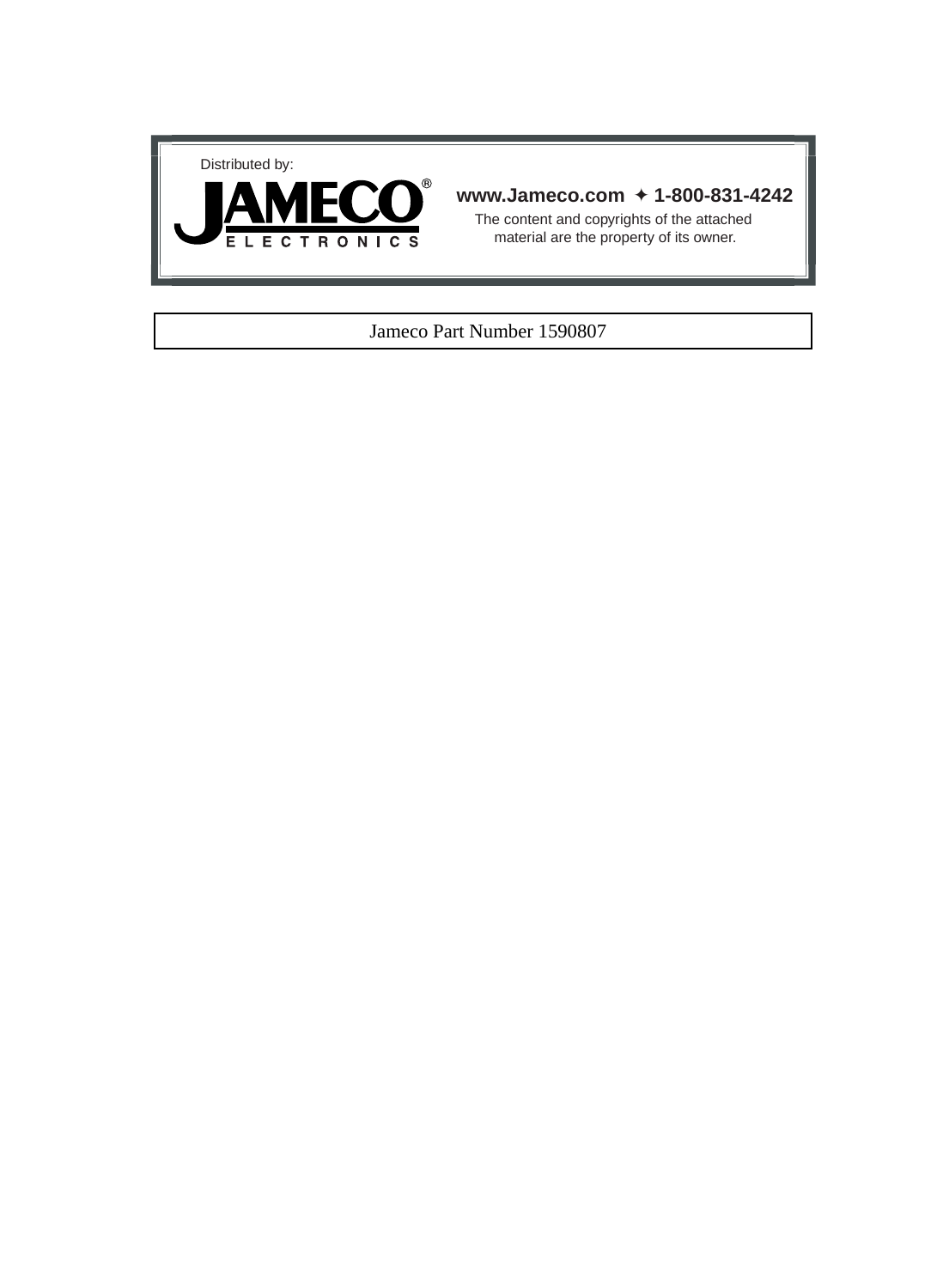

# **MMBT2222A**

# **NPN SMALL SIGNAL SURFACE MOUNT TRANSISTOR**

### **Features**

- Epitaxial Planar Die Construction
- Complementary PNP Type Available (MMBT2907A)
- Ideal for Medium Power Amplification and Switching
- **Lead Free/RoHS Compliant (Note 2)**

# **Mechanical Data**

- Case: SOT-23
- Case Material: Molded Plastic. UL Flammability Classification Rating 94V-0
- Moisture Sensitivity: Level 1 per J-STD-020C
- Terminals: Solderable per MIL-STD-202, Method 208
- Lead Free Plating (Matte Tin Finish annealed over Alloy 42 leadframe).
- Terminal Connections: See Diagram
- Marking (See Page 2): K1P
- Ordering & Date Code Information: See Page 4
- Weight: 0.008 grams (approximate)



| <b>SOT-23</b> |                      |                                                      |  |  |  |  |  |
|---------------|----------------------|------------------------------------------------------|--|--|--|--|--|
| Dim           | Min                  | Max                                                  |  |  |  |  |  |
| А             | 0.37                 | 0.51                                                 |  |  |  |  |  |
| в             | 1.20                 | 1.40                                                 |  |  |  |  |  |
| С             | 2.30                 | 2.50                                                 |  |  |  |  |  |
| D             | 0.89                 | 1.03<br>0.60<br>2.05<br>3.00<br>0.10<br>1.10<br>0.61 |  |  |  |  |  |
| Е             | 0.45                 |                                                      |  |  |  |  |  |
| G             | 1.78                 |                                                      |  |  |  |  |  |
| н             | 2.80                 |                                                      |  |  |  |  |  |
| J             | 0.013                |                                                      |  |  |  |  |  |
| ĸ             | 0.903                |                                                      |  |  |  |  |  |
| L             | 0.45                 |                                                      |  |  |  |  |  |
| M             | 0.085                | 0.180                                                |  |  |  |  |  |
|               | 0°                   | $8^{\circ}$                                          |  |  |  |  |  |
|               | All Dimensions in mm |                                                      |  |  |  |  |  |

#### **Maximum Ratings** @ T<sub>A</sub> = 25°C unless otherwise specified

| <b>Characteristic</b>                            | Symbol                 | <b>MMBT2222A</b> | Unit          |
|--------------------------------------------------|------------------------|------------------|---------------|
| Collector-Base Voltage                           | V <sub>CHO</sub>       | 75               |               |
| Collector-Emitter Voltage                        | <b>V<sub>CEO</sub></b> | 40               |               |
| Emitter-Base Voltage                             | <b>VEBO</b>            | 6.0              |               |
| <b>Collector Current - Continuous</b>            | IC.                    | 600              | mA            |
| <b>Peak Collector Current</b>                    | $I_{CM}$               | 800              | mA            |
| Power Dissipation (Note 1)                       | $P_{d}$                | 300              | mW            |
| Thermal Resistance, Junction to Ambient (Note 1) | R JA                   | 417              | $\degree$ C/W |
| Operating and Storage and Temperature Range      | T <sub>i</sub> , Tstg  | $-55$ to $+150$  | $^{\circ}C$   |

B E

Notes: 1. Device mounted on FR-4 PCB, 1 inch x 0.85 inch x 0.062 inch; pad layout as shown on Diodes Inc. suggested pad layout document AP02001, which can be found on our website at [http://www.diodes.com/datasheets/ap02001.pdf.](http://www.diodes.com/datasheets/ap02001.pdf)

2. No purposefully added lead.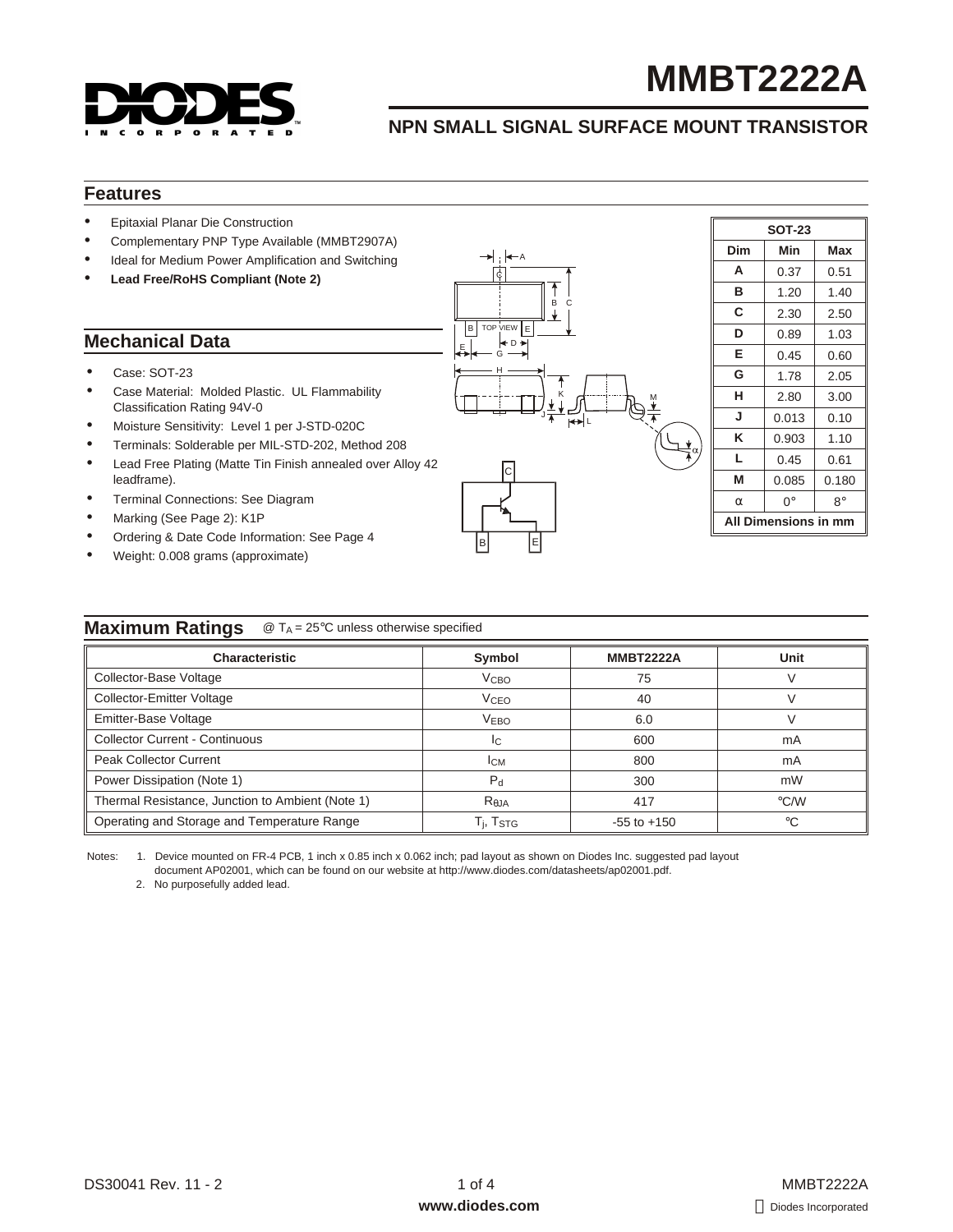

| <b>Characteristic (Note 3)</b>              | Symbol               | Min                                     | Max        | Unit       | <b>Test Condition</b>                                                                                                                                                                                                                                                                   |  |  |
|---------------------------------------------|----------------------|-----------------------------------------|------------|------------|-----------------------------------------------------------------------------------------------------------------------------------------------------------------------------------------------------------------------------------------------------------------------------------------|--|--|
| OFF CHARACTERISTICS                         |                      |                                         |            |            |                                                                                                                                                                                                                                                                                         |  |  |
| Collector-Base Breakdown Voltage            | $V_{(BR)CBO}$        | 75                                      |            | V          | $I_C = 10 \mu A$ , $I_E = 0$                                                                                                                                                                                                                                                            |  |  |
| Collector-Emitter Breakdown Voltage         | $V_{(BR)CEO}$        | 40                                      |            | V          | $I_C = 10 \text{mA}, I_B = 0$                                                                                                                                                                                                                                                           |  |  |
| Emitter-Base Breakdown Voltage              | $V_{(BR)EBO}$        | 6.0                                     |            | $\vee$     | $I_E = 10 \mu A$ , $I_C = 0$                                                                                                                                                                                                                                                            |  |  |
| <b>Collector Cutoff Current</b>             | l <sub>CBO</sub>     |                                         | 10         | nA<br>μA   | $V_{CR} = 60V, I_F = 0$<br>$V_{CB} = 60V$ , $I_F = 0$ , $T_A = 150^{\circ}C$                                                                                                                                                                                                            |  |  |
| <b>Collector Cutoff Current</b>             | I <sub>CEX</sub>     |                                         | 10         | nA         | $V_{CE} = 60V$ , $V_{EB(OFF)} = 3.0V$                                                                                                                                                                                                                                                   |  |  |
| <b>Emitter Cutoff Current</b>               | <b>IEBO</b>          |                                         | 10         | nA         | $V_{EB} = 3.0 V, I_C = 0$                                                                                                                                                                                                                                                               |  |  |
| <b>Base Cutoff Current</b>                  | <b>I</b> BL          |                                         | 20         | nA         | $V_{CE} = 60V$ , $V_{EB(OFF)} = 3.0V$                                                                                                                                                                                                                                                   |  |  |
| <b>ON CHARACTERISTICS</b>                   |                      |                                         |            |            |                                                                                                                                                                                                                                                                                         |  |  |
| DC Current Gain                             | $h_{FE}$             | 35<br>50<br>75<br>100<br>40<br>50<br>35 | 300        |            | $I_C = 100 \mu A$ , $V_{CE} = 10V$<br>$I_C = 1.0 \text{mA}, V_{CE} = 10V$<br>$I_C = 10 \text{mA}, V_{CE} = 10V$<br>$I_C = 150 \text{mA}, V_{CE} = 10V$<br>$I_C = 500 \text{mA}$ , $V_{CE} = 10V$<br>$I_C = 10mA$ , $V_{CE} = 10V$ , $T_A = -55^{\circ}C$<br>$IC = 150mA$ , $VCE = 1.0V$ |  |  |
| <b>Collector-Emitter Saturation Voltage</b> | V <sub>CE(SAT)</sub> |                                         | 0.3<br>1.0 | $\vee$     | $I_C = 150$ mA, $I_B = 15$ mA<br>$I_C = 500 \text{mA}$ , $I_B = 50 \text{mA}$                                                                                                                                                                                                           |  |  |
| <b>Base-Emitter Saturation Voltage</b>      | V <sub>BE(SAT)</sub> | 0.6                                     | 1.2<br>2.0 | $\vee$     | $I_C = 150 \text{mA}$ , $I_B = 15 \text{mA}$<br>$I_C = 500 \text{mA}$ , $I_B = 50 \text{mA}$                                                                                                                                                                                            |  |  |
| <b>SMALL SIGNAL CHARACTERISTICS</b>         |                      |                                         |            |            |                                                                                                                                                                                                                                                                                         |  |  |
| <b>Output Capacitance</b>                   | C <sub>oho</sub>     |                                         | 8          | pF         | $V_{CB} = 10V$ , f = 1.0MHz, $I_E = 0$                                                                                                                                                                                                                                                  |  |  |
| Input Capacitance                           | C <sub>ibo</sub>     |                                         | 25         | pF         | $V_{FB} = 0.5V$ , f = 1.0MHz, $I_C = 0$                                                                                                                                                                                                                                                 |  |  |
| Current Gain-Bandwidth Product              | $f_T$                | 300                                     |            | <b>MHz</b> | $V_{CE} = 20V$ , $I_C = 20mA$ ,<br>$f = 100$ MHz                                                                                                                                                                                                                                        |  |  |
| Noise Figure                                | NF                   |                                         | 4.0        | dВ         | $V_{CE} = 10V$ , $I_C = 100\mu A$ ,<br>$Rs = 1.0k$ $f = 1.0kHz$                                                                                                                                                                                                                         |  |  |
| <b>SWITCHING CHARACTERISTICS</b>            |                      |                                         |            |            |                                                                                                                                                                                                                                                                                         |  |  |
| Delay Time                                  | $t_d$                |                                         | 10         | ns         | $V_{CC} = 30V$ , $I_C = 150$ mA,                                                                                                                                                                                                                                                        |  |  |
| <b>Rise Time</b>                            | $t_{r}$              |                                         | 25         | ns         | $V_{BE(off)} = -0.5V$ , $I_{B1} = 15mA$                                                                                                                                                                                                                                                 |  |  |
| Storage Time                                | $t_{\rm s}$          |                                         | 225        | ns         | $V_{CC} = 30V$ , $I_C = 150$ mA,                                                                                                                                                                                                                                                        |  |  |
| Fall Time                                   | $t_{\rm f}$          |                                         | 60         | ns         | $I_{B1} = I_{B2} = 15mA$                                                                                                                                                                                                                                                                |  |  |

# **Electrical Characteristics** @ T<sub>A</sub> = 25°C unless otherwise specified

Note: 3. Short duration test pulse used to minimize self-heating effect.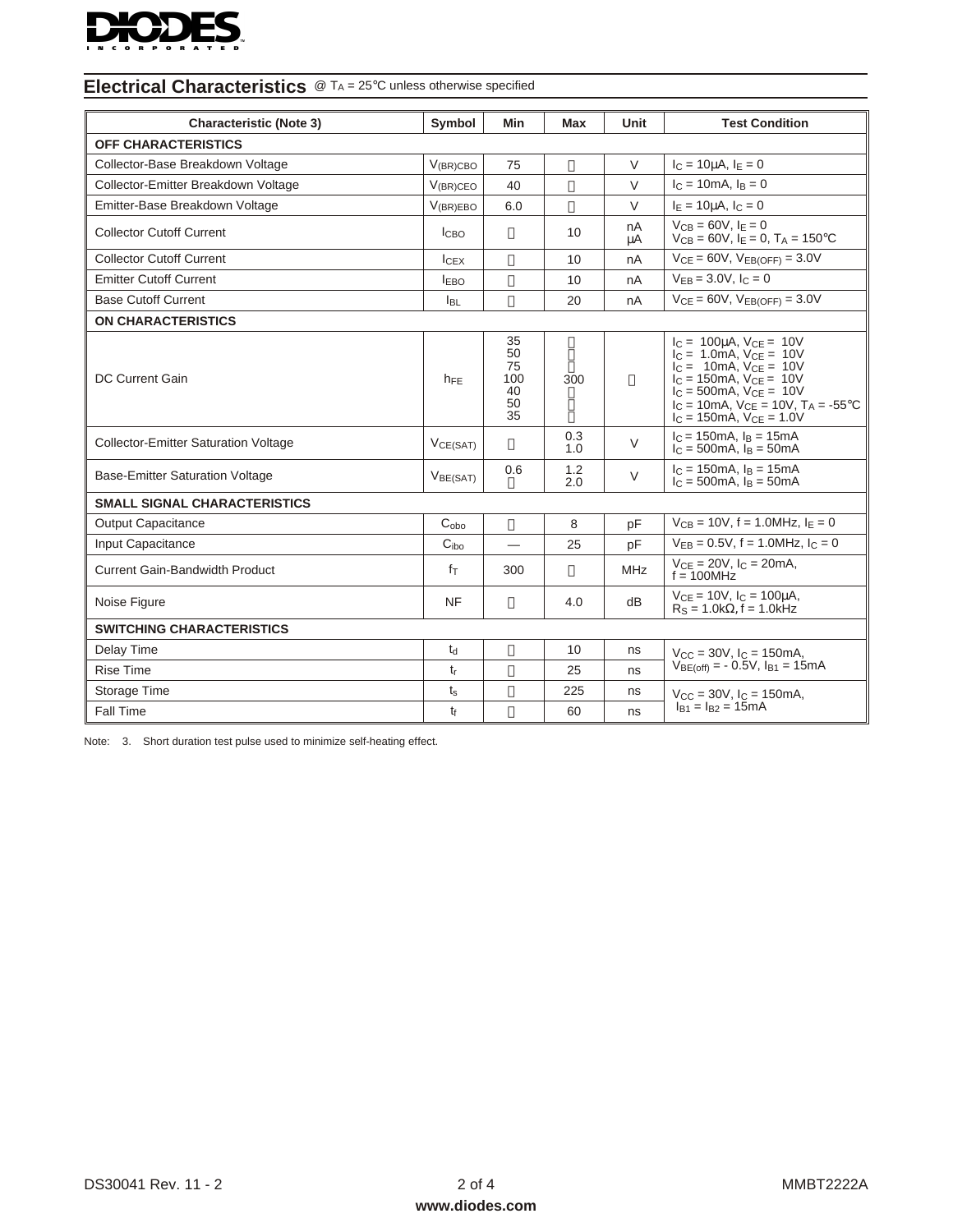